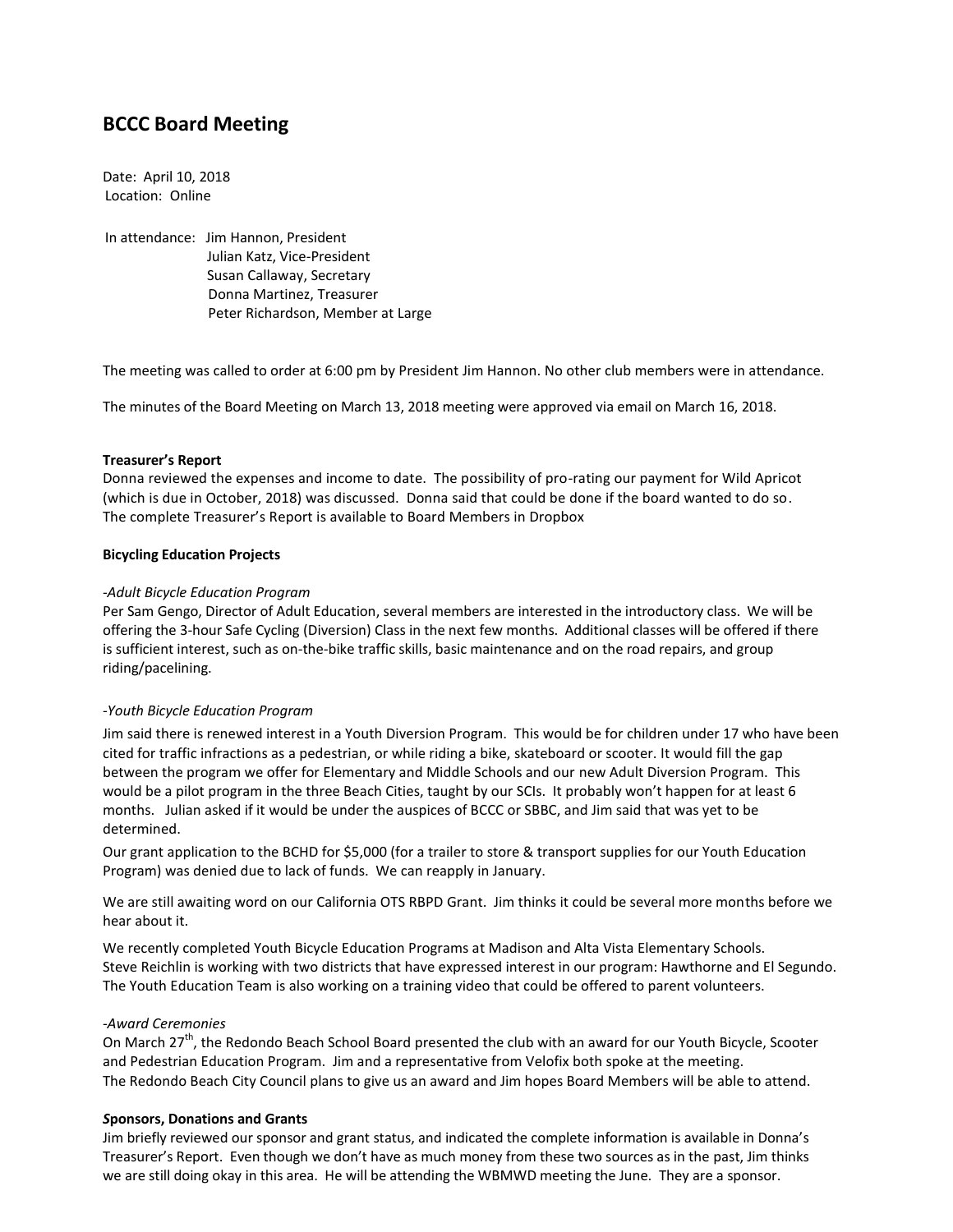### **Ride Leader Program Status**

There was one accident last month and Peter Richardson indicated a report has been completed. Peter also stated that the Ride Leaders are planning to modify routes and/or recommend walking bikes when the route crosses RR tracks.

Donna asked how we keep track of this accident information, and Peter said the information is on a spreadsheet. She asked if there are any statistics re. the number of crashes, and Peter didn't know, but said we could probably use the info on the spreadsheet to find out.

Jim stated that we still need to review our Liability Insurance Policy and clarify coverage, especially regarding Club vs non-Club rides.

## **Bike Corral Status**

Hawk will manage the Bike Corral for Memorial Day Weekend, and be compensated on the same basis as David Hui. Debbie will organize the volunteers. Julian reminded Jim that we should also ask SBBC members to volunteer. Jim said since they are all also members of BCCC that they would be receiving the request to volunteer. Jim is still planning on setting up an online meeting with Steve Musnicky (Fleet Street Organization) re. his bike corral rental program

# **Kevin IV Pole Walk across America**

Jim mentioned that at last report Kevin was in Beaumont. He reminded everyone that Kevin's progress can be followed via his Facebook page.

## **SBBC and BCC Club Relationship**

Jim mentioned that in May there will be a Sunset Strand History Tour sponsored by SBBC and organized by Steve of HB Cyclery. He said we should encourage members to sign up for this event.

Jim also said that we will be putting articles in the club newsletter to provide members with information about what other cycling organizations/advocacy groups are doing. Julian is in charge of this project.

### **Instructor Payment Policies**

The SCI policy has been updated and was approved last month.

Jim and Susan revised and updated the LCI policy. It was approved by Sam. Jim made a motion that the Board approve the updated policy. Julian seconded the motion and it was approved unanimously.

### **Garment Status**

Peter said our inventory of garments is basically the same as it was last month

Peter presented the proposed colors, logos and styles for this year's club T-shirt.

After some discussion, it was decided that we would go with a dark gray color with white logo, and the Ideal style (#1510) for women. Peter asked Susan to send an email with the color names as they appear on the ordering site. Jim showed the design for the Best Buddies Jersey, which WBMWD will provide for team members.

Jim proposed that we purchase vests with our club logo to be worn by club members and volunteers when working at our Youth Bicycle Education events. This would make us more recognizable to both students and staff members. He estimates this would cost about \$300. Jim made a motion to approve this purchase, Julian seconded it, and the motion was approved unanimously.

# **Board Meeting**

Jim proposed two dates for the next board meeting, May  $8^{th}$  or June  $12^{th}$ , depending on what needed to be done to get ready for the election. Peter said he put the information on the election process in the club folder and that the process begins in May. The ballots are much easier to manage now that we are using Wild Apricot. Donna asked what positions were up for election. This year it is President and Secretary.

It was decided that the next Board Meeting will be on Tuesday, May  $8^{th}$ . The Annual Board Meeting will be around July 17<sup>th</sup>. Jim will contact the BCHD to reserve our meeting room.

We need about 60 more members to reach 1,000. Jim thinks that will happen in August or maybe a little later, and he would like to have an event to celebrate this milestone.